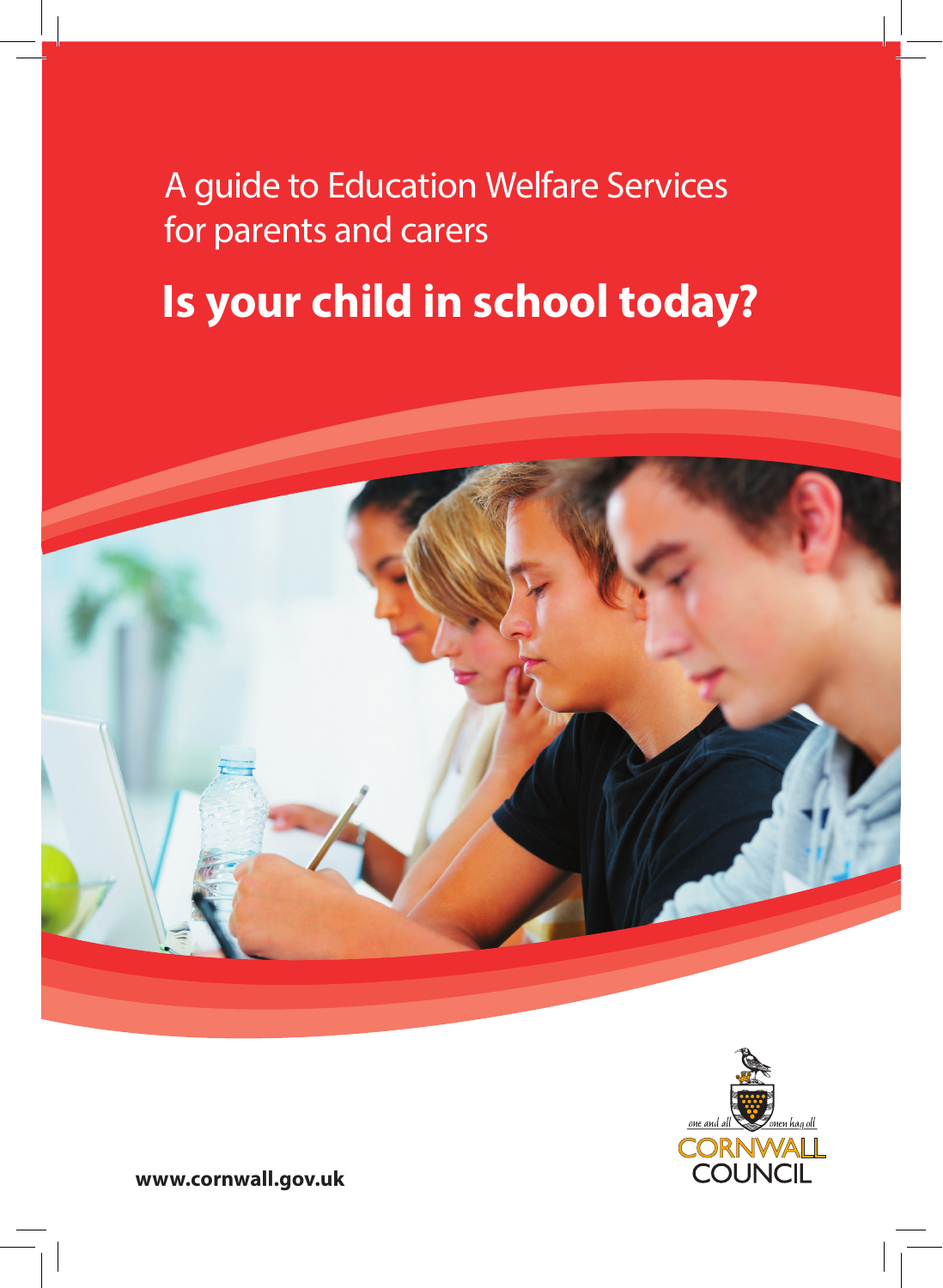Many pupils go to school every day and enjoy it. Some children may experience difficulties in attending school for many reasons. A parent or carer may not be aware that this is happening.

Cornwall Council recognises that regular school attendance is essential. Children need to enjoy their time in school and make the most of the opportunities available to them.

If a pupil misses one day a week for their entire school career they would lose the equivalent of two school years. The time missed at school can lead to gaps in knowledge that become difficult to fill.

The Education Welfare Service is aiming to reduce truanting within Cornwall. This is a joint initiative between Cornwall Council and Devon and Cornwall Constabulary. Through this initiative the Police will have the power to take truants back to school.

The Education Welfare Service can also offer support and help to pupils, parents (or carers) and schools who may be having problems with attendance.

#### Remember, if your child is not in school...

- $\lambda$  they may be putting themselves or others at risk and
- $\lambda$  they are missing out on educational opportunities

#### What can you do to help?

- Make sure that your child arrives at school on time.
- Be aware of the school's rules and routines.
- If your child is ill contact the school on the first day they are ill. When the pupil returns to school send an explanatory note of absence.
- Ask the school's permission in advance if you wish your child to miss school for an exceptional reason. This may include:
	- $\lambda$  a holiday in term time
	- **a** day of religious observance
- Above all, show interest in your child's school work and maintain contact with your child's school.
- If your child has problems with attending school, talk to their teachers or contact the Education Welfare Service.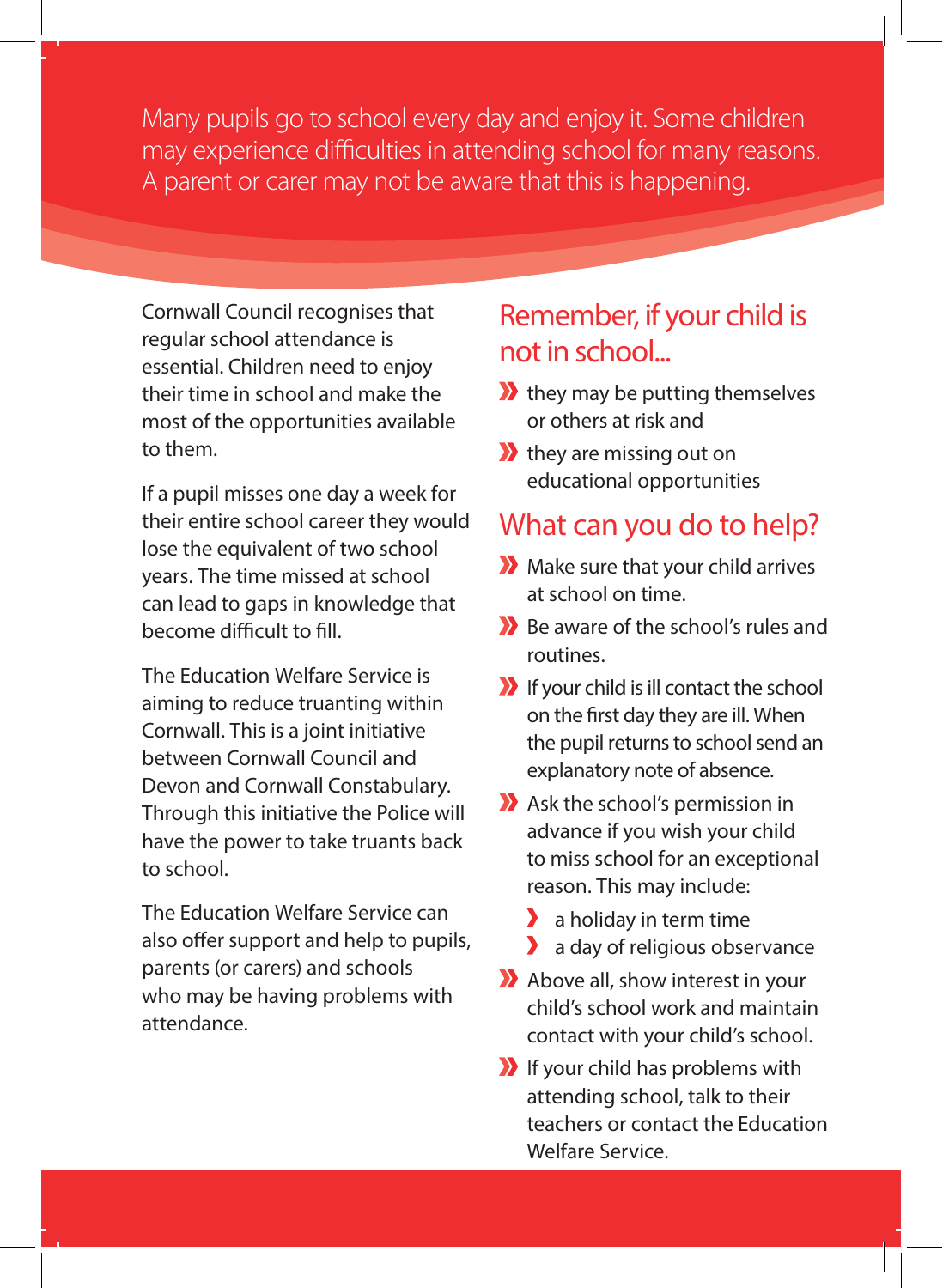#### Unacceptable reasons for absence:

- $\sum$  shopping
- **b** birthday treats and trips
- **X** non-urgent medical and dental appointments

# Holidays in term time

Holidays should not be taken during term time. Holiday request forms are available from your child's school office for those who wish to take unavoidable holidays during term time.

Holidays may be taken at the headteacher's discretion if they deem the reason for the holiday to be 'exceptional circumstances'.

If your child's attendance is poor, it is unlikely that the school will grant permission for a holiday. Some schools do not allow term time holidays.

## How can the Education Welfare Service help?

Most schools in Cornwall have a nominated Education Welfare Officer (EWO) who visits regularly to check registers and discuss pupils about whom the school is concerned. The EWO can provide help and advice on:

- school attendance issues
- **X** bullying
- $\sum$  exclusions
- **X** child Protection procedures
- **X** advice and information about other agencies

Please check with your child's school to see if there is an EWO available.

#### What the law says

The 1996 Education Act makes it very clear that parents must ensure that their child of school age receives regular, full-time education. For most parents this is in school. Children must attend the school they are registed in. Only the school can authorise a child's absence. If a child is not registered or does not attend their educational provision, Cornwall Council may take legal action against the parent/carer, if appropriate.

## Devon and Cornwall Police involvement

Patrolling officers may speak to children who are truanting from school. In addition, Section 16 of the Crime and Disorder Act 1998 empowers the police to remove truants from a public place and return them to school; the Police can only remove those children who are of compulsory school age.